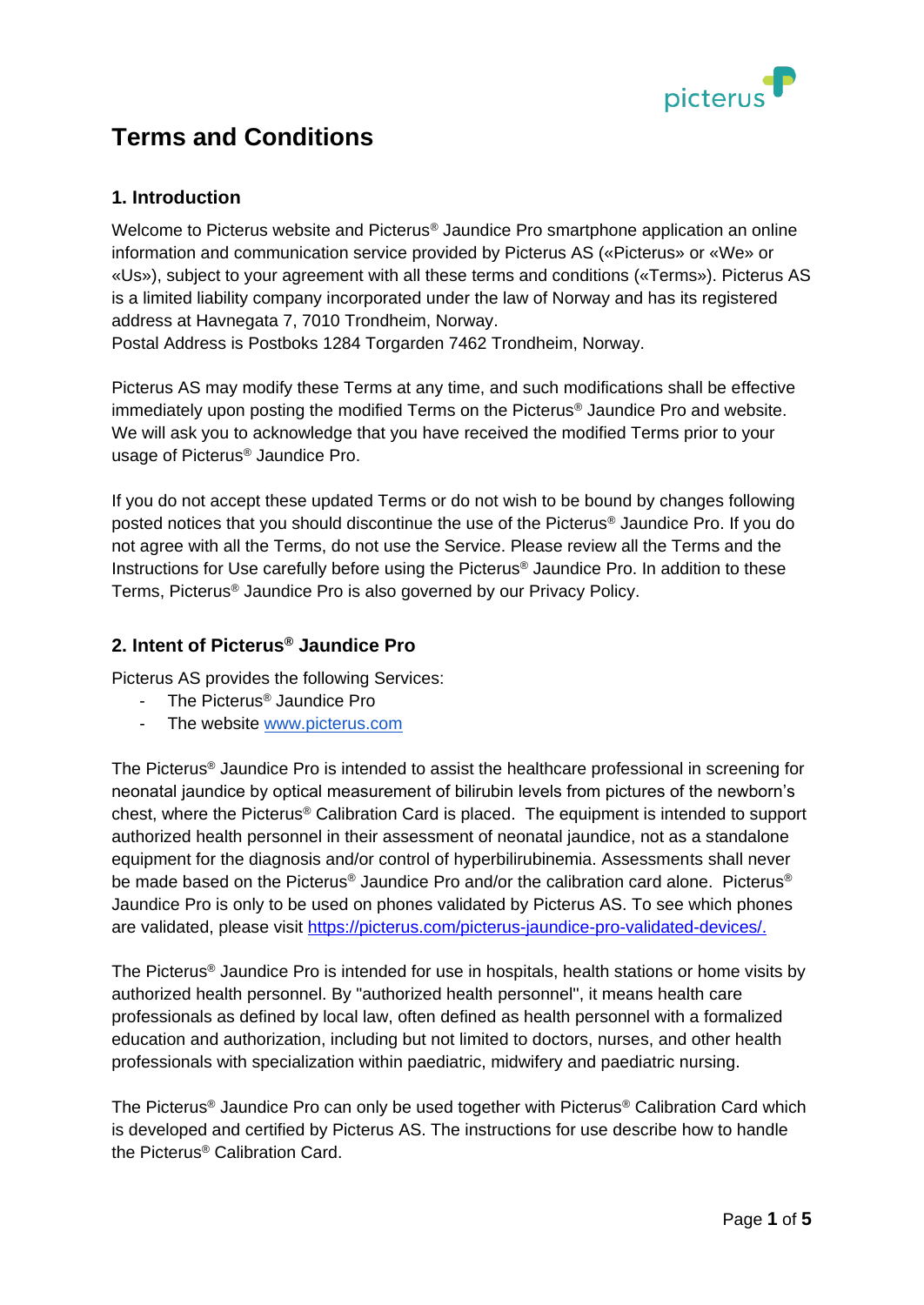### **3. Please Note before Using the Picterus® Jaundice Pro**

Picterus recommends you to carefully read the Instruction for Use before you use the Picterus® Jaundice Pro.

- 1. The app should only be used by you personally. Don't lend the app to others. This is because you cannot be sure that the person you are lending the app to knows how to use the app safely.
- 2. Indications: Only use the app on newborns who:
	- a. Are born with gestational age between 37-42 weeks.
	- b. Have birth weight between 2500 4500 gr.
	- c. Are between 1-14 days old.
	- d. **Have parents** with skin color, according to Fitzpatrick, Scale 1 to 4 in *Figure 1*. The six Fitzpatrick skin types and associated hair and eye color are classified from very light (1) to very dark skin (6). The Picterus® Jaundice Pro App is **only** valid for skin type 1 to 4.
- 3. The equipment is not intended as a standalone device for the diagnosis of hyperbilirubinemia. It is intended for use as a screening and control device with other clinical signs and laboratory measurements.
- 4. Do not use the app on newborns who:
	- a. Have pathological jaundice.
	- b. Are highly likely to develop pathological jaundice because of incompatible blood type or haemolytic jaundice.
	- c. Have other medical conditions that require medical treatment.
	- d. Have received phototherapy.
	- e. Have had the chest region exposed to sunlight over the last 24 hours. Sunlight changes the relationship between the amount of bilirubin in the blood and the skin and can thus make the measurements less accurate.
- 5. This equipment should only be used as intended, described in the intended use section above. The manufacturer is not responsible for events caused by improper use of the application.
- 6. The pictures must only be taken on the infant's chest. The skin must be clean, intact, and dry. It must not have been lubricated with skin cream, oil etc. The skin must not be affected by any skin condition or skin disease other than jaundice.
- 7. The Picterus® Jaundice Pro shall be used under adequate lighting.

#### **4. Data collection and data privacy**

Picterus AS does not process personal or sensitive personal data. Picterus® Jaundice Pro only takes images of a small part of the skin on the chest of the newborn and requires no personally identifiable data. For further information on how we collect your data, we refer to our Privacy Policy.

#### **5. Health Follow Up Policy**

At Picterus we are constantly improving our services by performing research activities. As part of research activates; we may perform checks on the photos to verify the accuracy of Picterus® Jaundice Pro. Important information will be communicated through updates in the app.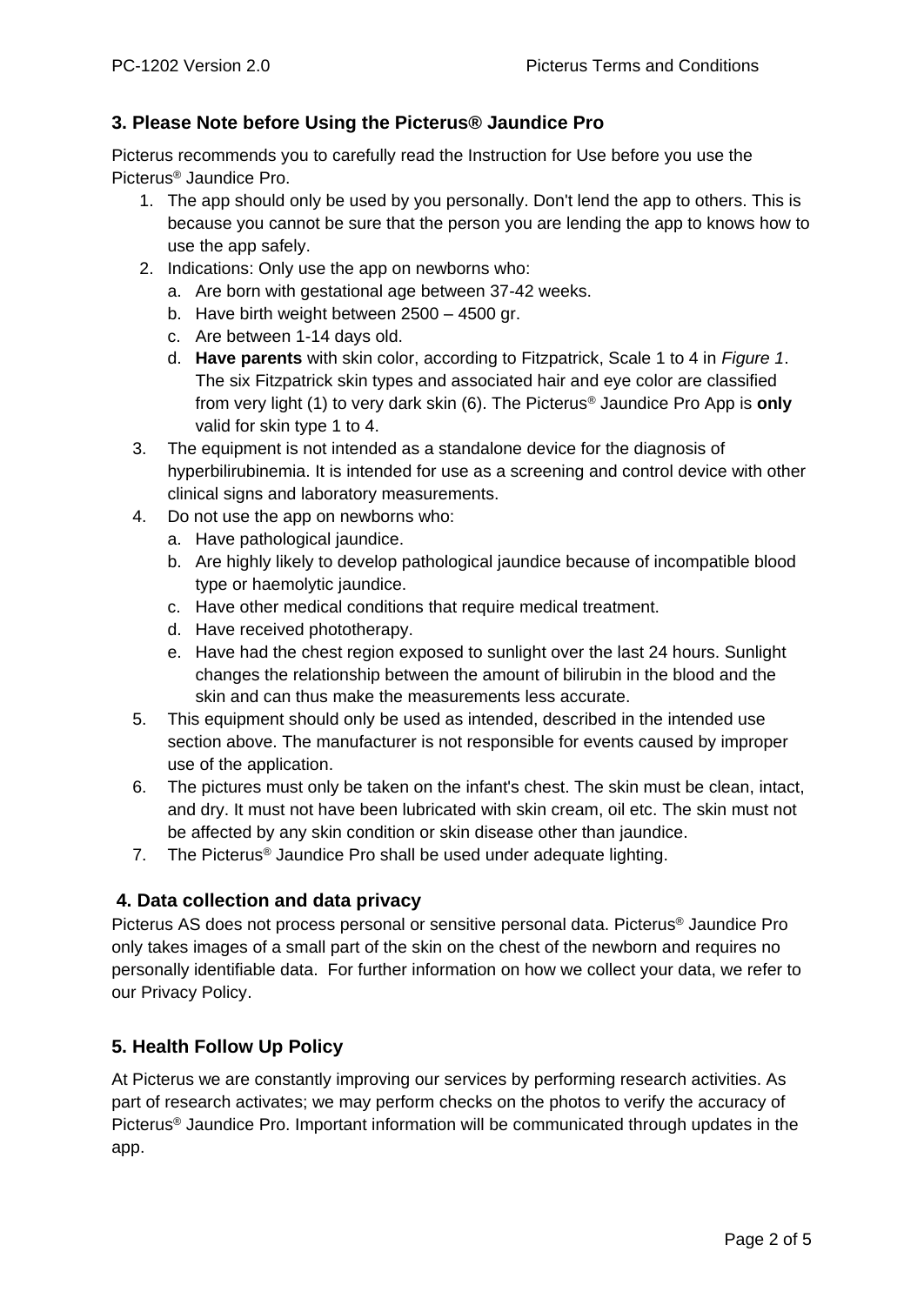### **6. No Warranties**

You understand and agree that the services of Picterus® Jaundice Pro and the content or information contained on or provided by Picterus® Jaundice Pro is provided on an "as is" basis. Picterus AS does not make any express or implied warranties, representations, or endorsements whatsoever (including without limitation warranties of title or noninfringement, or the implied warranties of merchantability or fitness for a particular purpose) regarding the service or any merchandise, information or service provided through the service. In addition, Picterus AS does not guarantee that use of Picterus® Jaundice Pro will be free from technological difficulties including, but not limited to, unavailability of information, downtime, service disruptions, viruses or worms and you understand that you are responsible for implementing sufficient procedures and checkpoints to satisfy your requirements for accuracy of data input and output.

## **7. Discontinuance of Picterus® Jaundice Pro**

Picterus AS reserves the right to modify, discontinue, temporarily or permanently, the services, or any part thereof, at any time, with or without notice. When appropriate, Picterus AS will give you a proportional refund.

### **8. Disclaimer, Limitations, and Exclusions of Liability**

- The Picterus<sup>®</sup> Jaundice Pro is a medical device that has been tested according to international standards. With its unique technology, Picterus® Jaundice Pro can measure bilirubin concentration in the blood from images taken of a small part of the skin of a newborn's chest. The Picterus® Jaundice Pro is intended for use only by authorized health professionals. The Picterus® Jaundice Pro has been clinically tested and proven to be accurate when used correctly. The Picterus® Jaundice Pro is easy and fast to use. By using phones validated by Picterus AS, the Picterus® calibration card and the installed Picterus® Jaundice Pro app, one can measure bilirubin concentrations in newborns in just minutes.
- The Picterus® Jaundice Pro can measure bilirubin concentration in the blood from images taken of a small part of the skin of a newborn's chest, where the Picterus Calibration Card is placed. The equipment is intended to support authorized health personnel in their assessment of neonatal jaundice, not as a standalone equipment for the diagnosis and/or control of hyperbilirubinemia. Assessments shall never be made based on the Picterus® Jaundice Pro and/or the calibration card alone. The Picterus® Jaundice Pro Software nor the Picterus® calibration card shall not be used nor relied on solely for any diagnostic or treatment purposes and do not for instance, but not limited to, replace blood samples. Any reliance by you is at your own discretion and risk.
- Picterus AS makes no representation or warranties relating to the information contained in the online and in-app library. We do not warrant that the medical information on the Picterus® Jaundice Pro will be available, complete, completely accurate, up to date.
- Notwithstanding the foregoing, Picterus AS reserves the right, but is not obligated, to refuse to post any content and/or remove your access to Picterus® Jaundice Pro.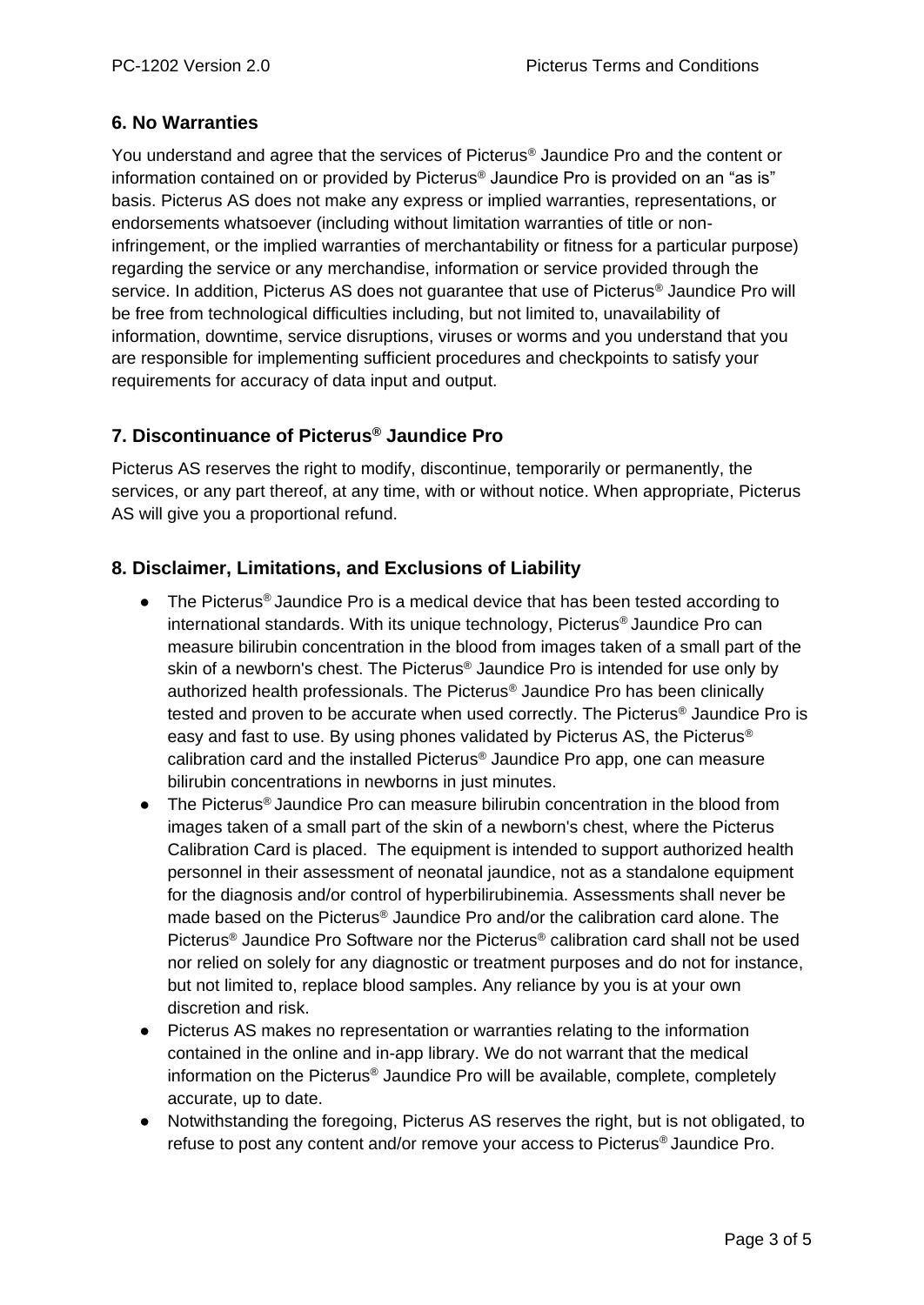- We have no responsibility or liability for any kind of action that you do or do not take because of or despite the information on the Picterus® Jaundice Pro. If you are experiencing a medical emergency or have any concern about the newborn condition in any way you should seek immediate medical attention. You should not delay seeking medical advice, stop treatment, or disregard medical advice because of the information contained in the Picterus® Jaundice Pro.
- Picterus AS does not quarantee correct functioning of Picterus<sup>®</sup> Jaundice Pro if you use Picterus® Jaundice Pro while you are subject to a contra-indication for the use.
- Our liability in connection with Picterus<sup>®</sup> Jaundice Pro shall be limited to direct damages or (in case of insurance coverage) the amount paid under our insurance policy, unless it concerns liability:
	- for death or personal injury resulting from gross negligence.
	- for damage resulting from fraud or fraudulent misrepresentation.
	- which based on the applicable law cannot be limited.
- To the extent that our website and the information on our website are provided free of charge, we will not be liable for any loss or damage of any nature.
- We will not be liable to you in respect of any losses arising out of any event or events beyond our reasonable control.
- Picterus<sup>®</sup> Jaundice Pro for personal use only. Therefore, we will not be liable to you in respect of any business losses, including (without limitation) loss of or damage to profits, income, revenue, use, production, anticipated savings, business contracts, commercial opportunities, or goodwill.
- You agree that you will not bring any claim personally against our officers or employees in respect of any losses you suffer in connection with the website or these Terms (this will not, of course, limit or exclude the liability of the limited liability entity itself for the acts and omissions of our officers and employees).
- We shall not be liable for any content you publish on social media by using a social media plugin on our website.

# **9. Copyright and Trademark Information**

The mark "Picterus" and the «P» logo are trademarks and/or service marks of Picterus. The content and design of Picterus® Jaundice Pro are protected by international copyright laws. You may not copy, reproduce, republish, upload, post, display, transmit, or frame any of these materials without prior written consent from the copyright owners, except that you may view, download, display and print a single copy of these materials on a single computer for personal, non-commercial use only, so long as: you do not alter or modify the materials in any way; you include all applicable notices and disclaimers (including copyright notices); and you do not use the materials in a way that suggests an association with Picterus AS or an affiliated Picterus AS entity. You understand and agree that title to these materials shall not pass to you or any other user.

#### **10. Consumer rules**

Depending on your country, consumer protection rules may apply. We recommend you take note of these.